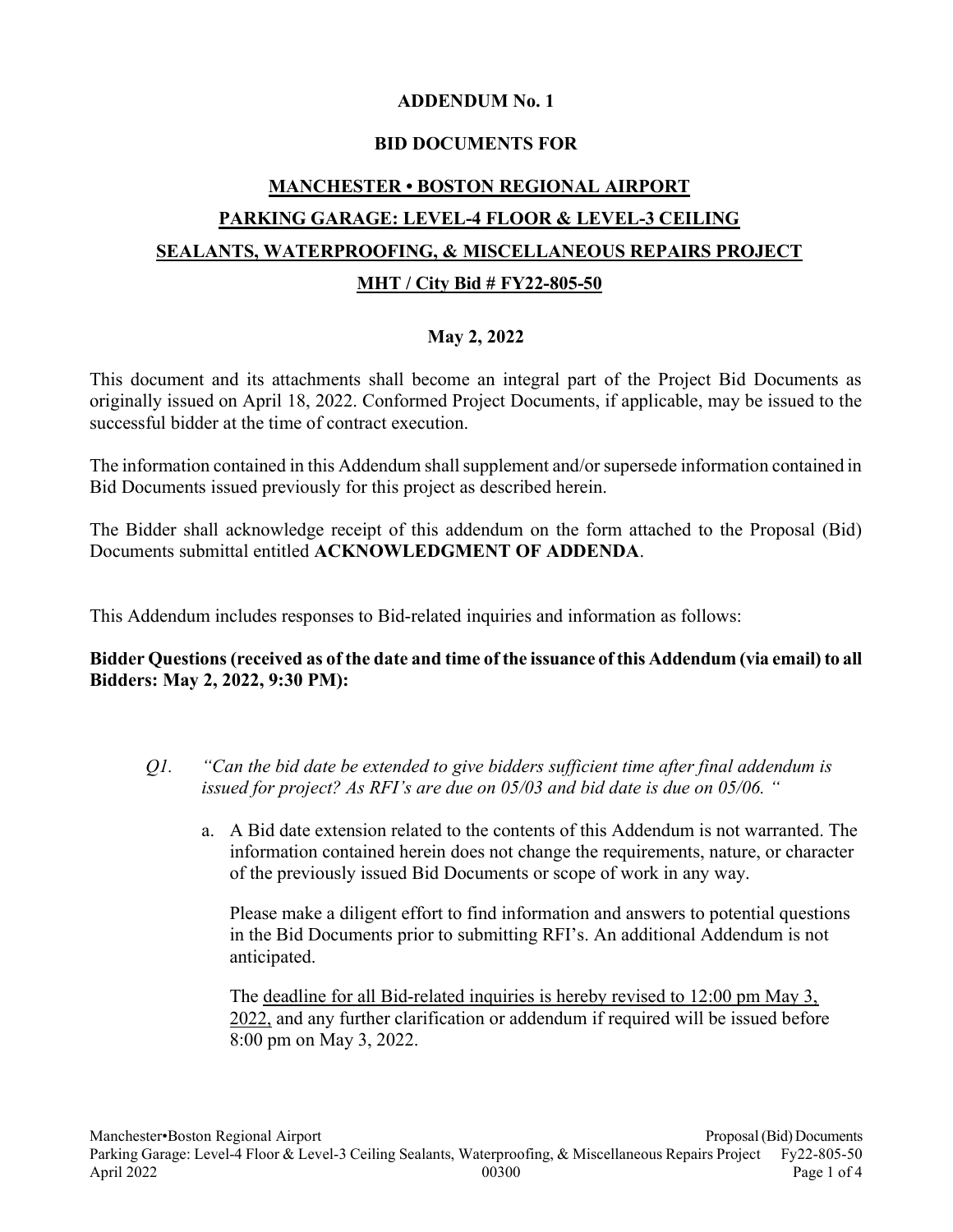- O2. "Please confirm for  $5.3$  Floor Slab Joint Repair Remove and Replace failed T/T Flange Joint Sealants – No water testing (exploratory or verification) is needed? "
	- a. Refer to Specification Section 02000 Work Item Scopes, Subsection 5.3, Item 1 and Item 10:
		- 1. Initial pressure washing and exploratory water testing: (NOT REQUIRED)
		- 10. Verification water testing (NOT REQUIRED)

As shown on the Plans and as specifically pointed out at the pre-Bid Meeting / Site Walk, the T/T Flange Joint Sealants on this floor have previously been repaired and covered with Item 2.7J (one-foot-wide nylon reinforced Traffic Topping) therefore the joints are covered and there are no exposed joints to pressure wash and water test.

- Q3. "Please provide repair detail/cross section detail for work item 3.5 Ceiling Repair GFRP Fabric Wrap. "
	- a. The configuration of Work Item 3.5 GFRP Fabric Wrap is sown on the plans in side-elevation view and end-elevation view on drawing RD.22-C1 as pasted below. It clearly shows the two overlapping pieces of GFRP wrap necessary, the location, and a finished product installation was specifically pointed out at the pre-Bid Meeting / Site Walk (please coordinate with your site walk attendee). The actual final size of the GFRP wrap is specified to be as directed by the Engineer and is paid for on a square foot (SF) basis (typically the strip of GFRP wrap has been installed at 10+" wide on the sides and bottom of the T-Stem, however, that will be determined in the field and may vary slightly based on the observed conditions). No further detailing is necessary.

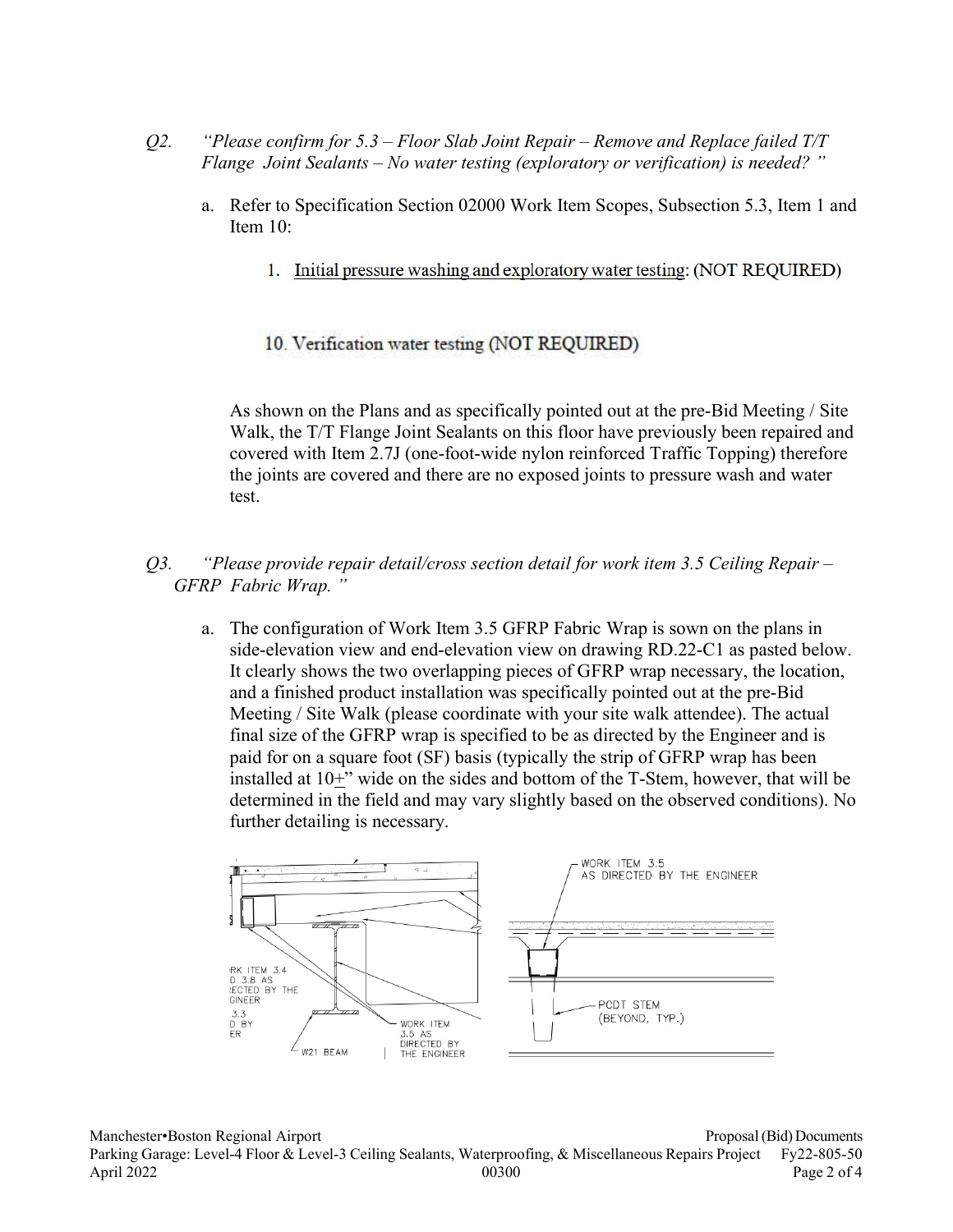- Q4. "Please confirm if contractor is responsible for pavement markings and restriping after new traffic bearing membrane and Penetrating Concrete Sealer? Additionally, which work item contractor should carry cost for pavement markings and restriping? "
	- a. Refer to Specification Section 02000 Work Item Scopes, Subsection 2.9 as follows:

#### $2.9$ Floor Repair – Pavement Markings (Not In Contract / Furnished By Owner)

A. Scope of Work

Payement Marking will be installed by the Owner at the completion of each Phase of the project. The Contractor shall coordinate the contract work with the Owner related to the payement marking work including cleanliness of the substrate and movement of materials and equipment to facilitate the work without delay to the pavement marking work or in opening the completed phase area to parking.

- Q5. "Please confirm 2.7J Floor Repair Traffic Topping at Jointline Precast Tee-to-Tee Flange Edge, Nylon Reinforced – as per repair detail on RD.22-F3 – Is contractor responsible for replacing all T/T Joint? Is replacement of T/T Joint getting paid under work item 5.3 Floor Slab Joint Repair – Remove and Replace Failed T/T Flange Joint Sealants or should contractor carry cost in work item 2.7J? "
	- a. Refer to Specification Section 02000 Work Item Scopes, Subsection 5.3, Item 2:
		- 2. Locating, marking, and reviewing with the Engineer all failed (dis-bonded) or deteriorated) Precast Concrete Double-Tee joint sealants or other areas for sealant replacement as found to be necessary and as directed by the Engineer.

Replacement of T/T joint sealants will be only at locations as directed by the Engineer and will be paid by the Linear Foot (LF) under Item 5.3 Floor Slab Joint Repair – Remove and Replace Failed T/T Flange Joint Sealants